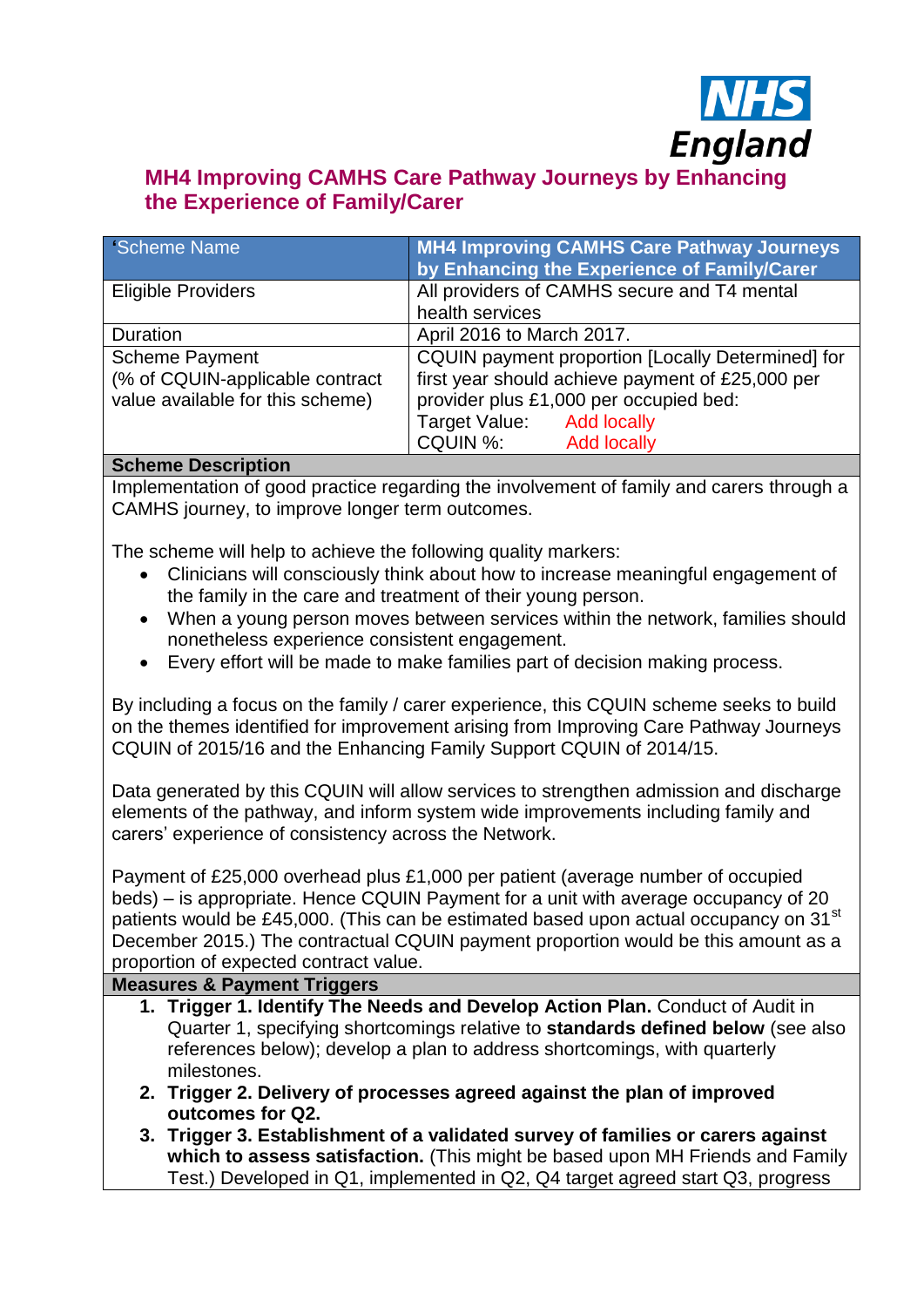

measured in Q4.

- **4. Trigger 4. Deliver Q3 Progress and Progress Report Against Action Plan**
- **5. Trigger 5. Produce Exception Report Identifying Any Barriers / Difficulties arising in Q3 and Plans to Address**
- **6. Trigger 6. Produce Summary Report and Describe How Improvements Will Be Embedded In Practise Going Forward**
- **7. Trigger 7. Number of families reporting satisfaction regarding levels of engagement upon Childs discharge as a proportion of Discharges,** relative to target set as in Trigger 3.

#### **Definitions**

The following are the standards to be achieved as part of this CQUIN:

1. Each provider must have a communication plan for engaging with each individual young person's family/carers, focussing on the following two areas.

- $\triangleright$  Sharing of clinical information about young person with family/carers (For consistency and parity, where the clinical teams need to manage communication with family or carers, a detailed communication plan should be available. This plan should include details of the young person's competence to make decisions about sharing information with family/carers and record their consent to share such information, and details of how (E.g. by telephone/email/visits), how frequently and who will share information with the family/carer, what level of information will be shared and in what circumstances . It will also include details of what will be done if the young person does not have capacity to make the decision to share information with family/carers, or if consent is withheld or subsequently withdrawn.)
- $\triangleright$  Communication between team and family/carers even if clinical information is not to be shared.

2. Each provider must have a system for supporting each young person's family/carers with transport and accommodation.

3. Each provider must provide family-friendly visiting areas within the unit.

4. Each provider must arrange a welcome meeting within the first week of admission.

5. Services to have processes in place to support families/carers to receive help with transport costs and accommodation.

6. Each provider must have in place web-based communication systems such as Skype for aiding communication between young people and families/friends.

7. Each provider must have provision for activities for the family and younger siblings during visits e.g. games/DVD.

8. Each provider must ensure that families are offered hospitality (hot drinks etc) during visits.

9. Each provider must have systems in place for ascertaining the views of family/carers prior to each CPA/other review.

#### **Partial achievement rules**

See In Year Payment & Profiling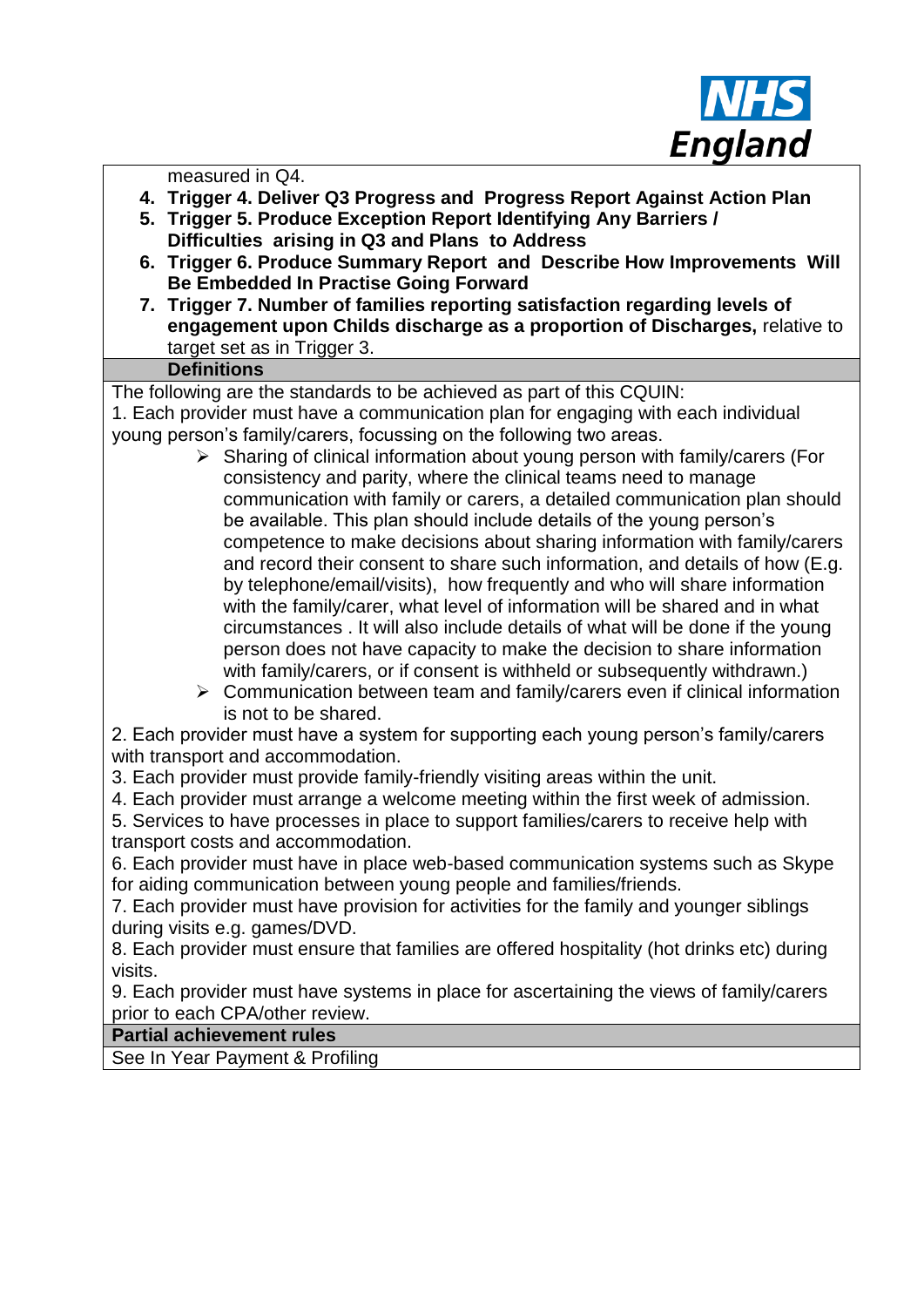

| In Year Payment Phasing & Profiling                                         |                                                                                                                         |                         |  |
|-----------------------------------------------------------------------------|-------------------------------------------------------------------------------------------------------------------------|-------------------------|--|
|                                                                             | Rules for in year payment and partial payment                                                                           |                         |  |
| Q <sub>1</sub>                                                              | 10% of whole-year CQUIN value awarded if the audit is established                                                       |                         |  |
|                                                                             | and results that can serve as a baseline for improvement, i.e. for                                                      |                         |  |
|                                                                             | delivery of                                                                                                             |                         |  |
|                                                                             | Trigger 1. Identify The Needs and Develop Action Plan                                                                   |                         |  |
| Q2                                                                          | 20% of whole-year CQUIN value awarded for Triggers 2 and 3:                                                             |                         |  |
|                                                                             | Trigger 2. Deliver Q2 Progress and Progress Report Against                                                              |                         |  |
|                                                                             | Action Plan Q2 target must be set as soon as possible after Q1                                                          |                         |  |
|                                                                             | ends using data from Q1.                                                                                                |                         |  |
|                                                                             | Trigger 3. Establishment of a validated survey of families or                                                           |                         |  |
|                                                                             | carers against which to assess satisfaction. (This might be<br>based upon MH Friends and Family Test.) Developed in Q1, |                         |  |
|                                                                             | implemented in Q2, Q4 target agreed start Q3, progress                                                                  |                         |  |
|                                                                             | measured in Q4.                                                                                                         |                         |  |
| Q <sub>3</sub>                                                              | 20% of whole-year CQUIN value awarded for Triggers 4 and 5:.                                                            |                         |  |
|                                                                             | Trigger 4. Deliver Q3 Progress and Progress Report                                                                      |                         |  |
|                                                                             | <b>Against Action Plan</b>                                                                                              |                         |  |
|                                                                             | <b>Trigger 5. Produce Exception Report Identifying Any</b>                                                              |                         |  |
|                                                                             | <b>Barriers / Difficulties and Plans to Address</b>                                                                     |                         |  |
| Q <sub>4</sub>                                                              | Maximum of 30% of whole-year CQUIN value available for Trigger 6                                                        |                         |  |
|                                                                             | Trigger 6. Produce Summary Report and Describe How                                                                      |                         |  |
|                                                                             | <b>Improvements Will Be Embedded In Practise Going</b>                                                                  |                         |  |
|                                                                             | <b>Forward</b>                                                                                                          |                         |  |
|                                                                             |                                                                                                                         |                         |  |
|                                                                             | Maximum 20% of whole year CQUIN value awarded for Trigger 7:                                                            |                         |  |
|                                                                             | Trigger 7. Number of families reporting satisfaction<br>regarding levels of engagement upon Childs discharge as a       |                         |  |
|                                                                             |                                                                                                                         |                         |  |
|                                                                             | proportion of Discharges, relative to target set as in Trigger 3.<br>49.9% or less of required key items                |                         |  |
|                                                                             | included Red                                                                                                            | No payment              |  |
| <b>FOR ALL</b>                                                              | 50.0% to 79.9% of required key items                                                                                    | 35% of whole-year CQUIN |  |
| <b>TRIGGERS</b>                                                             | included Amber                                                                                                          | value                   |  |
|                                                                             | 79.9% to 100.0% of required key items                                                                                   | 50% of whole-year CQUIN |  |
|                                                                             | included Green                                                                                                          | value                   |  |
| <b>Rationale for inclusion</b>                                              |                                                                                                                         |                         |  |
| Meaningful engagement with family / carers should inform and support the    |                                                                                                                         |                         |  |
| transition/discharge planning process.                                      |                                                                                                                         |                         |  |
|                                                                             |                                                                                                                         |                         |  |
| Enhanced communication and engagement between family and professionals will |                                                                                                                         |                         |  |
| improve longer term outcomes and strengthen professional networks.          |                                                                                                                         |                         |  |

The experience of family / carers with individual secure services currently varies unacceptably in these respects